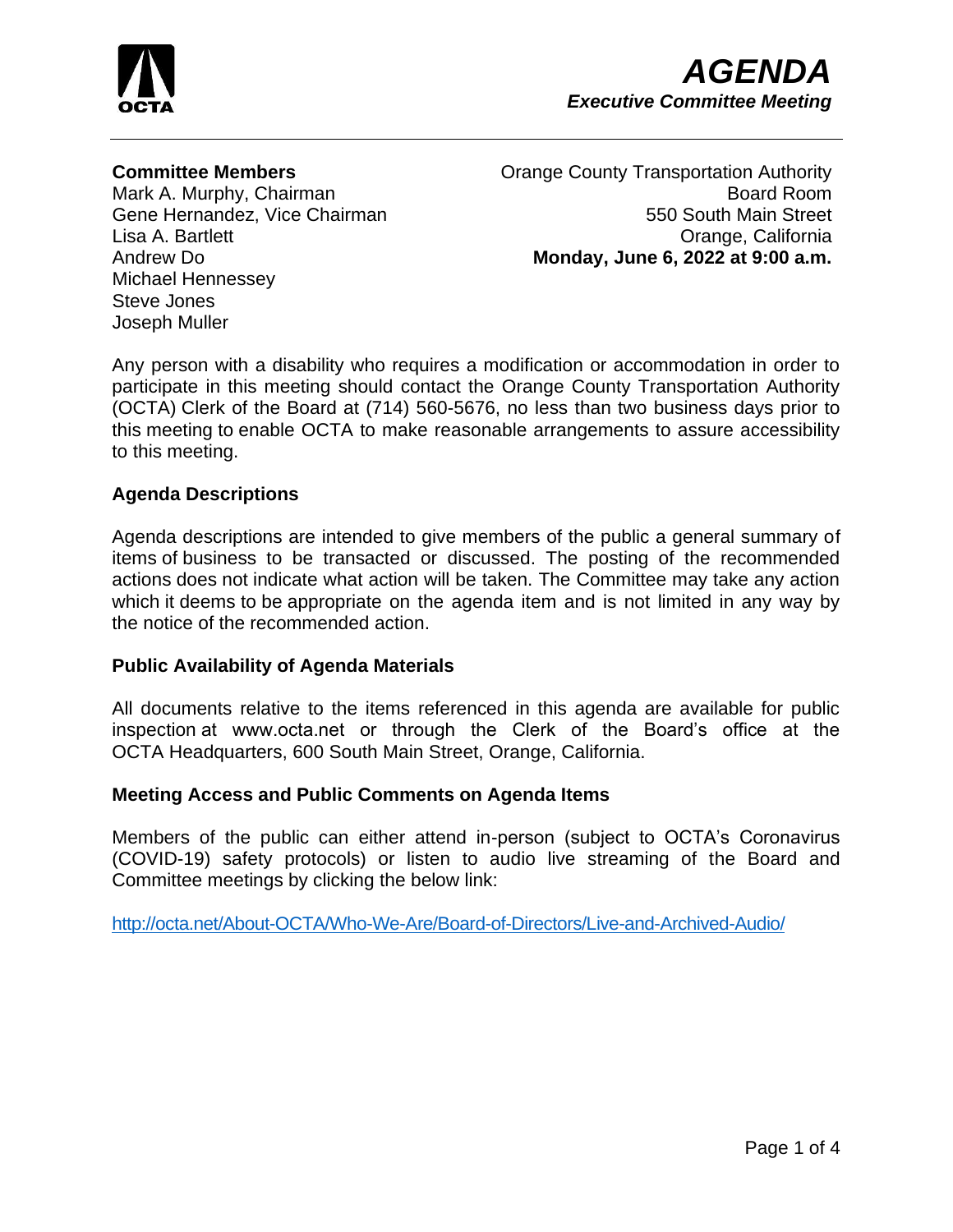

Members of the public may address the Board of Directors regarding any item two ways:

#### **In-Person Comment**

Members of the public may attend in-person (subject to OCTA's COVID-19 safety protocols) and address the Board regarding any item. Members of the public will be required to complete a COVID-19 symptom and temperature screening.

Please complete a speaker's card and submit it to the Clerk of the Board (or notify the Clerk of the Board the item number on which you wish to speak). Speakers will be recognized by the Chairman at the time the agenda item is to be considered. A speaker's comments shall be limited to three minutes.

#### **Written Comment**

Written public comments may also be submitted by emailing them to [ClerkOffice@octa.net,](mailto:ClerkOffice@octa.net) and must be sent **by 5:00 p.m. the day prior to the meeting.** If you wish to comment on a specific agenda Item, please identify the Item number in your email. All public comments that are timely received will be part of the public record and distributed to the Board. Public comments will be made available to the public upon request.

# **Call to Order**

# **Pledge of Allegiance**

Director Do

# **Special Calendar**

There are no Special Calendar matters.

# **Consent Calendar (Items 1 through 3)**

All items on the Consent Calendar are to be approved in one motion unless a Committee Member or a member of the public requests separate action or discussion on a specific item.

#### **1. Approval of Minutes**

Approval of the minutes of the Executive Committee meeting of April 4, 2022.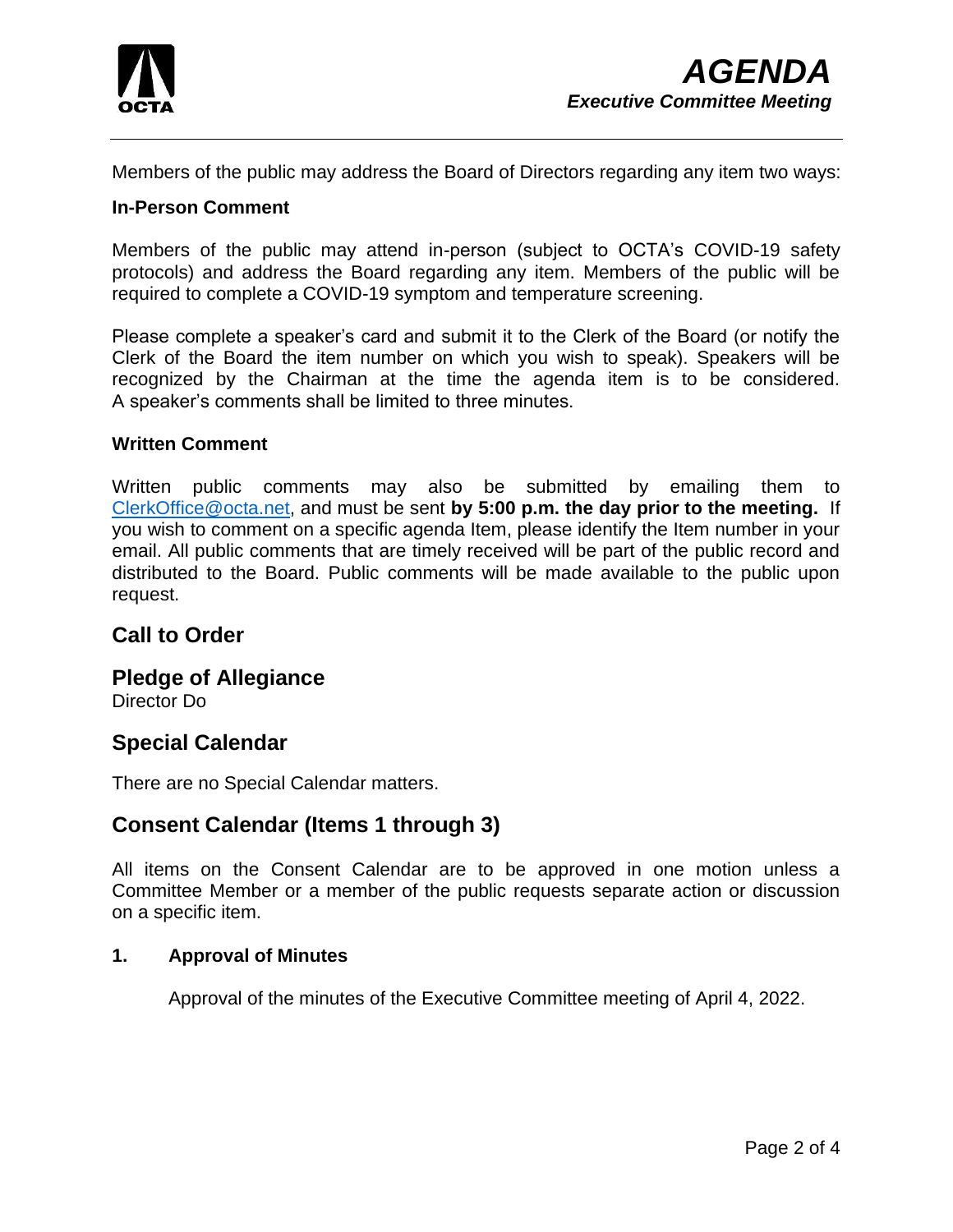

# **2. Amendment to Cooperative Agreement with the County of Orange, Orange County Sheriff's Department**

Jennifer L. Bergener/Katrina L. Faulkner

#### **Overview**

The Orange County Transportation Authority contracts with the County of Orange, Orange County Sheriff's Department to provide Transit Police Services. On July 13, 2020, the Board of Directors approved a five-year agreement with the County of Orange, Orange County Sheriff's Department, to provide these services. The contract is required to be amended annually to include the necessary firm-fixed cost for each fiscal year. Board of Directors' approval is requested to amend the agreement to include necessary funding for fiscal year 2022-23.

#### **Recommendation**

Authorize the Chief Executive Officer to negotiate and execute Amendment No. 3 to Cooperative Agreement No. C-0-2330 between the Orange County Transportation Authority and County of Orange, Orange County Sheriff's Department, in the amount of \$11,674,866, for Transit Police Services, effective July 1, 2022, through June 30, 2023. This will increase the maximum obligation of the agreement to a total contract value of \$33,414,261.

## **3. Measure M2 Quarterly Progress Report for the Period of January 2022 Through March 2022**

Francesca Ching/Kia Mortazavi

#### **Overview**

Staff has prepared the Measure M2 Quarterly Progress Report for the third quarter of fiscal year 2021-22 as information for the Orange County Transportation Authority Board of Directors. This report highlights progress on Measure M2 projects and programs and is available to the public via the Orange County Transportation Authority website.

#### **Recommendation**

Receive and file as an information item.